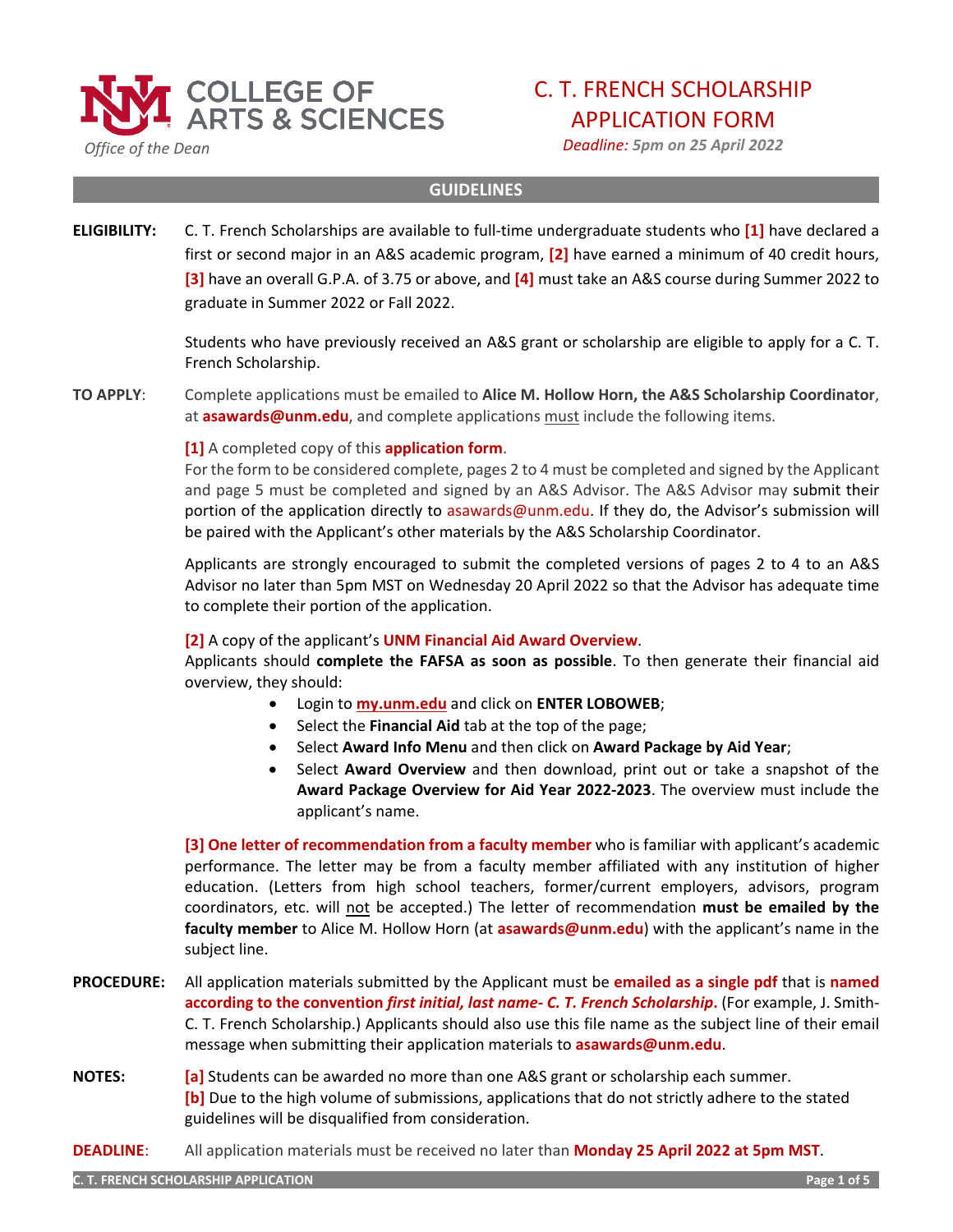| <b>NAME</b>                | First Major Program                                                            |                                          |  |  |
|----------------------------|--------------------------------------------------------------------------------|------------------------------------------|--|--|
| Banner ID#                 | Second Major Program<br>(if none, write N/A)                                   |                                          |  |  |
| <b>UNM Email Address</b>   | Minor Program<br>(if none, write N/A)                                          |                                          |  |  |
| Phone #                    | <b>Total Number of Credit</b><br><b>Hours Earned at Time</b><br>of Application |                                          |  |  |
| Expected                   | Number of Credit                                                               |                                          |  |  |
| <b>Graduation Date</b>     | Hours to be Earned                                                             |                                          |  |  |
| (Month / Year)             | During Spring 2022                                                             |                                          |  |  |
|                            | Have you previously been awarded an A&S Scholarship?                           | <b>YES</b><br><b>NO</b><br>$\mathcal{L}$ |  |  |
|                            |                                                                                |                                          |  |  |
|                            | Have you previously been awarded an A&S Summer Success Grant?<br>∩             | YES $\bigcirc$<br><b>NO</b>              |  |  |
|                            |                                                                                |                                          |  |  |
| <b>APPLICANT STATEMENT</b> |                                                                                |                                          |  |  |

**PLEASE EXPLAIN (IN NO MORE THAN 3,000 CHARACTERS) THE IMPACT THAT RECEIVING A C. T. FRENCH SCHOLARSHIP WILL HAVE ON YOUR PROGRESS TOWARD GRADUATION. YOU MAY ALSO ADDRESS THE IMPACT THE GRANT WOULD HAVE ON YOUR PERSONAL CIRCUMSTANCES AND/OR FINANCIAL SITUATION, IF YOU'D LIKE.**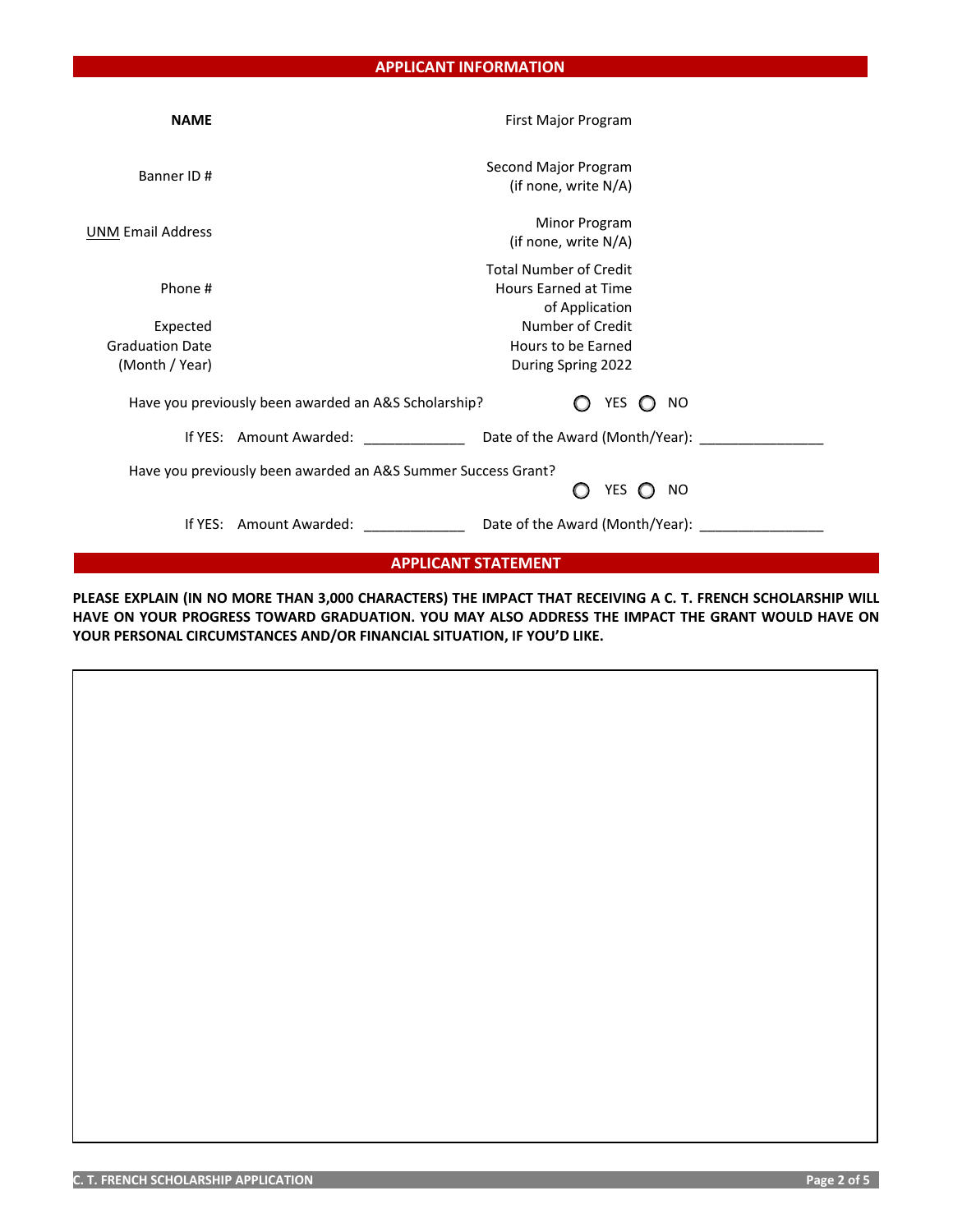#### **SUMMER COURSE INFORMATION**

## **PLEASE LIST ALL THE A&S COURSE(S) YOU PLAN TO TAKE DURING SUMMER 2022. BE SURE TO [1] PROVIDE ALL THE REQUESTED COURSE INFORMATION AND [2] ANSWER ALL THE QUESTIONS ASSOCIATED WITH EACH COURSE THAT YOU LIST.**

*INFORMATION FOR SUMMER 2022 COURSES CAN BE GATHERED FROM THE UNM SCHEDULE OF CLASSES [\(SCHEDULE.UNM.EDU\)](http://schedule.unm.edu/).*

| SUMMER COURSE 1<br><b>SUBJECT CODE</b>        | <b>COURSE NUMBER</b> | <b>COURSE SECTION</b>                                                                                                                                                                                                      | <b>CRN</b> | <b>COURSE TITLE</b>                                                                   |
|-----------------------------------------------|----------------------|----------------------------------------------------------------------------------------------------------------------------------------------------------------------------------------------------------------------------|------------|---------------------------------------------------------------------------------------|
| This course:                                  |                      | Is required for (one of) my declared A&S major(s).<br>requirement. Please explain:                                                                                                                                         |            | Is not required for (one of) my declared A&S major(s) but fulfills a different degree |
|                                               |                      | By successfully passing this summer course (check all that apply):                                                                                                                                                         |            |                                                                                       |
|                                               | Name of Scholarship: | I will be able to graduate in $\Box$ Summer 2022 $\Box$ Fall 2022.<br>I will continue making satisfactory progress in my degree program.<br>I will be able to regain a scholarship or retain a currently held scholarship. |            |                                                                                       |
|                                               |                      |                                                                                                                                                                                                                            |            | What grade must you earn in this course to regain or retain the scholarship?          |
| <b>SUMMER COURSE 2</b><br><b>SUBJECT CODE</b> | <b>COURSE NUMBER</b> | <b>COURSE SECTION</b>                                                                                                                                                                                                      | <b>CRN</b> | <b>COURSE TITLE</b>                                                                   |
| This course:                                  |                      | Is required for (one of) my declared A&S major(s).<br>requirement. Please explain:                                                                                                                                         |            | Is not required for (one of) my declared A&S major(s) but fulfills a different degree |
|                                               |                      | By successfully passing this summer course (check all that apply):                                                                                                                                                         |            |                                                                                       |
|                                               | Name of Scholarship: | I will be able to graduate in Summer 2022 Fall 2022.<br>I will continue making satisfactory progress in my degree program.<br>I will be able to regain a scholarship or retain a currently held scholarship.               |            |                                                                                       |
|                                               |                      |                                                                                                                                                                                                                            |            | What grade must you earn in this course to regain or retain the scholarship?          |
| <b>SUMMER COURSE 3</b><br><b>SUBJECT CODE</b> | <b>COURSE NUMBER</b> | <b>COURSE SECTION</b>                                                                                                                                                                                                      | <b>CRN</b> | <b>COURSE TITLE</b>                                                                   |
| This course:                                  |                      | Is required for (one of) my declared A&S major(s).<br>requirement. Please explain:                                                                                                                                         |            | Is not required for (one of) my declared A&S major(s) but fulfills a different degree |
|                                               |                      | By successfully passing this summer course (check all that apply):                                                                                                                                                         |            |                                                                                       |
|                                               | Name of Scholarship: | I will be able to graduate in $\Box$ Summer 2022 $\Box$ Fall 2022.<br>I will continue making satisfactory progress in my degree program.<br>I will be able to regain a scholarship or retain a currently held scholarship. |            |                                                                                       |
|                                               |                      |                                                                                                                                                                                                                            |            | What grade must you earn in this course to regain or retain the scholarship?          |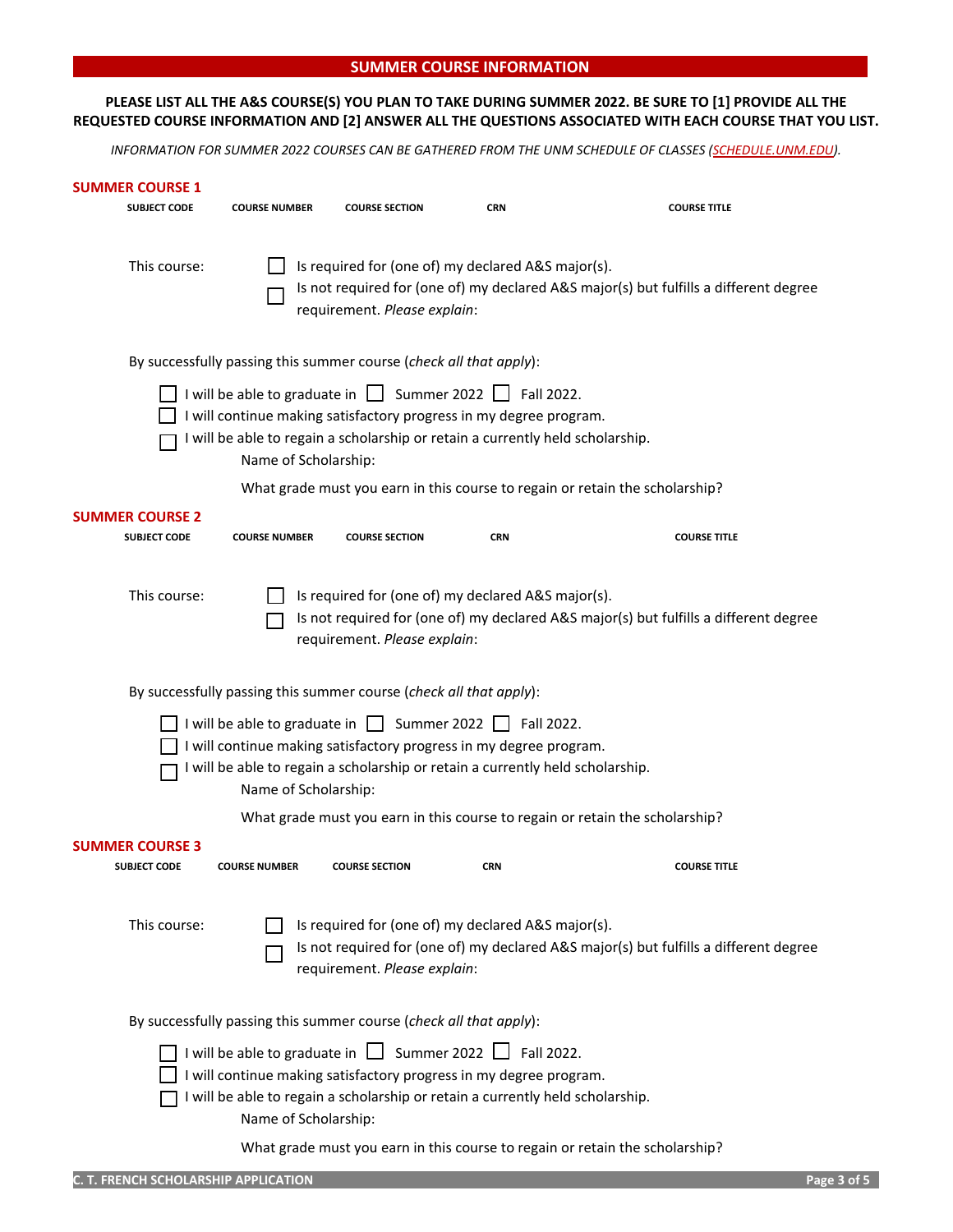| <b>SUMMER COURSE 4</b><br><b>SUBJECT CODE</b> | <b>COURSE NUMBER</b> | <b>COURSE SECTION</b>                                                                                                                                                                                                      | <b>CRN</b> | <b>COURSE TITLE</b>                                                                   |
|-----------------------------------------------|----------------------|----------------------------------------------------------------------------------------------------------------------------------------------------------------------------------------------------------------------------|------------|---------------------------------------------------------------------------------------|
| This course:                                  |                      | Is required for (one of) my declared A&S major(s).<br>requirement. Please explain:                                                                                                                                         |            | Is not required for (one of) my declared A&S major(s) but fulfills a different degree |
|                                               |                      | By successfully passing this summer course (check all that apply)                                                                                                                                                          |            |                                                                                       |
|                                               | Name of Scholarship: | I will be able to graduate in $\Box$ Summer 2022 $\Box$ Fall 2022.<br>I will continue making satisfactory progress in my degree program.<br>I will be able to regain a scholarship or retain a currently held scholarship. |            |                                                                                       |
|                                               |                      |                                                                                                                                                                                                                            |            | What grade must you earn in this course to regain or retain the scholarship?          |

**IF THERE IS ADDITIONAL INFORMATION ABOUT THE COURSE(S) LISTED ABOVE THAT YOU WOULD LIKE THE A&S SCHOLARSHIP COMMITTEE TO CONSIDER, PLEASE INCLUDE THAT INFORMATION HERE. (THERE IS A 1,000-CHARACTER LIMIT).** 

**ADDITIONAL COMMENTS**

# **RECOMMENDER INFORMATION**

*Per the guidelines above, you are responsible for asking the faculty member who you list below to submit a letter of recommendation on your behalf. The faculty member must email the letter to Alice M. Hollow Horn (at <i>asawards@unm.edu*) *with your name in the subject line, and the letter must be sent by 5pm on 25 April 2022.* 

| Name of Recommender                 |  |
|-------------------------------------|--|
| Home Institution of Recommender     |  |
| (UNM, CNM, etc.)                    |  |
| Department/Program                  |  |
| of Recommender                      |  |
| <b>Email Address of Recommender</b> |  |

# **APPLICANT SIGNATURE**

*By signing below [a] you acknowledge that the information provided on this application form is true and accurate to the best of your knowledge and [b] you give the A&S Scholarship Coordinator and the members of the A&S Scholarship Committee permission to review your academic record.* 

Applicant \_\_\_\_\_\_\_\_\_\_\_\_\_\_\_\_\_\_\_\_\_\_\_\_\_\_\_\_\_\_\_\_\_\_\_\_\_\_ \_\_\_\_\_\_\_\_\_\_\_\_\_\_\_\_\_\_\_\_

Signature Date